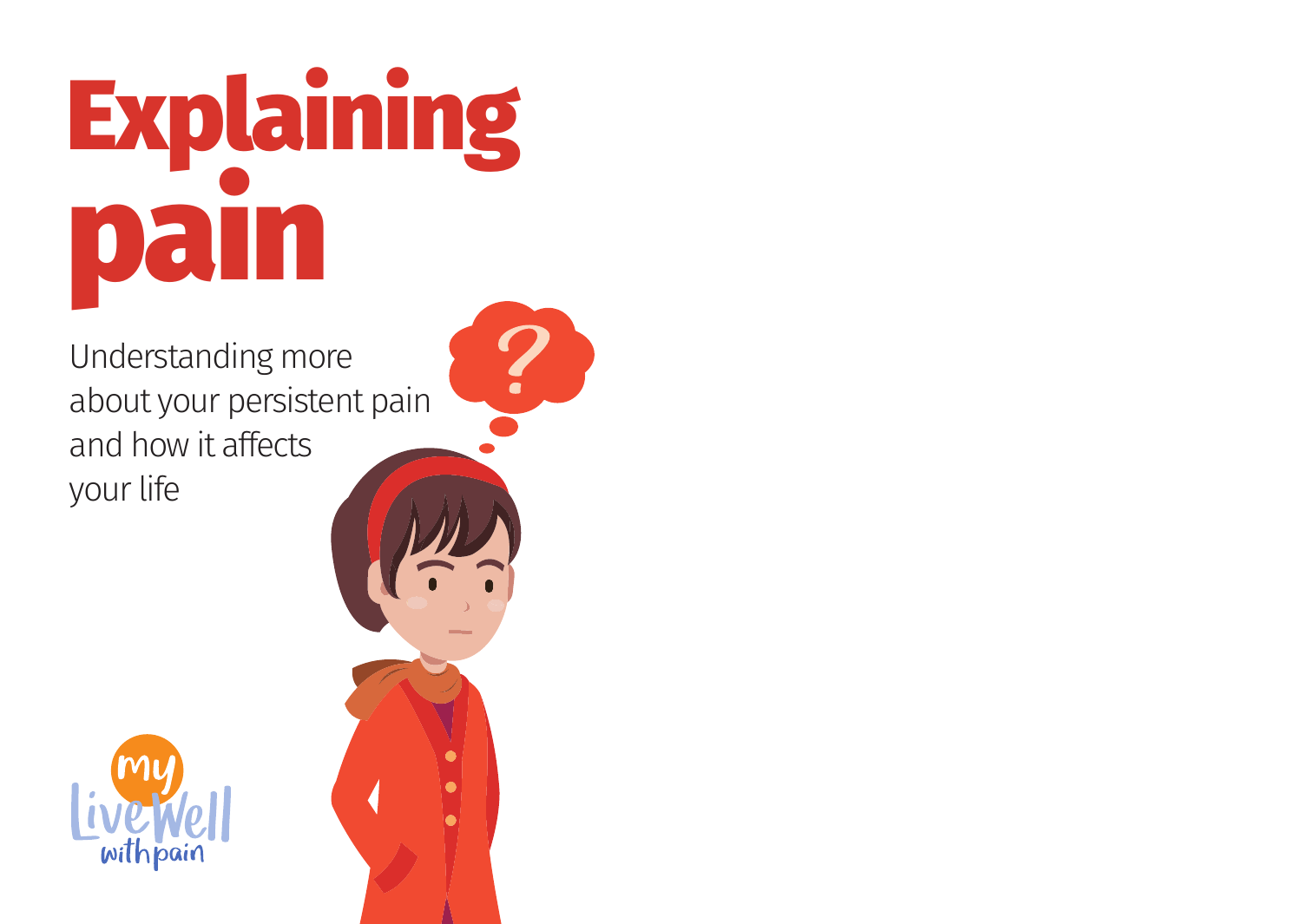Persistent pain (sometimes called chronic or long-term pain) is described as 'pain that continues for three months or more and may not respond to standard medical treatment.

It is quite common and affects around one in seven of us. Persistent pain is caused by health problems like arthritis or nerve damage like in diabetes. It can be the result of a specific problem that has often healed, like shingles. It can also develop slowly, sometimes for no obvious reason. It may even come on some time months or years after an activity or injury like a road accident or surgery.

Persistent pain can be in a specific part of the body like the back, shoulder or legs, or throughout the whole body. It may be continuous or vary in its level. It can flare up or become worse very quickly, often agonizing and at other times being easier to manage. It can have other symptoms like numbness, burning or electric shocks.

Pain can come from tissues like muscles, ligaments, joints, or be coming from the nerves. It can be made up of both tissue pain and nerve pain so is a tricky condition to manage at times.

Pain scientists have found it is important to help the brain and the body to wind down the pain by Help your brain<br>Turn down the pain looking after the body through building fitness, healthy eating and being more kind and soothing to a sensitive nerve system.

So balancing activities, unwinding and relaxing and doing enjoyable all help the brain turn down the sensitive pain systems. Getting anxious, fearful or angry or stressed turn up the pain sensitivity in the brain. Find out more on this later.

"I was constantly looking for a cure or ways to fix it. Now I have found ways to manage it far better. I get some support from my GP and nurses, it's miles easier"

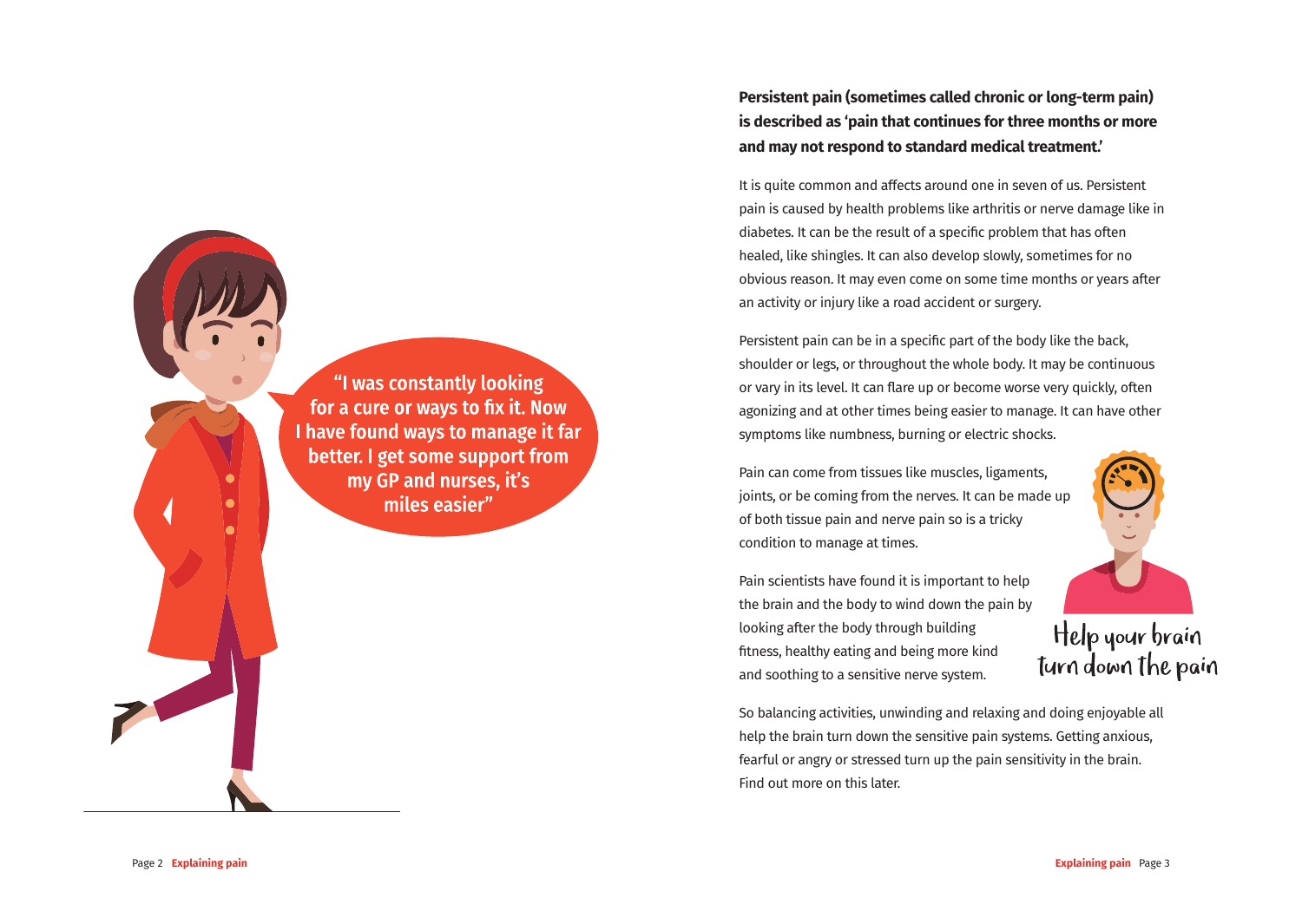## **What is going on when people have persistent pain?**

Persistent pain is different to short acting 'acute' pain that lasts some weeks and goes away. It often doesn't respond to usual treatments. We now know the problem is in the pain sensing system itself, rather than being a specific problem in the body itself.

One way to understand persistent pain is to think about a very sensitive car alarm. Car alarms are good when someone is trying to break into your car. The lights flash, the siren blares out and it grabs your attention instantly to tell you the car is at threat of a break-in.

However car alarms are annoying when the same thing happens just when someone brushes past the car or a butterfly lands on the roof. The siren still sounds and lights flash yet there is no break-in threat. The body's nervous system is like this too. In persistent pain the pain sensing nerves send off the same signals as if there was an instant threat of injury or damage when none exists. It's not just annoying though, it hurts too!

However the car alarm system can be fixed or replaced. With persistent pain you are stuck with your faulty sensitive nervous system, which needs to be managed. Sadly there are no treatments to fix the sensitive pain sensing nerves and nervous system at the moment. Scientists are exploring ways to change the sensitivity settings and so new treatments will emerge in time. Pain relief medication can reduce some of the pain, so reduce some of the sound of the car alarm. They cannot stop it sounding or switch it off completely. It is too complex a system and we do not have enough knowledge yet to stop persistent pain. So at the moment we don't have a complete cure for persistent pain.

## **Why do people develop persistent pain?**

There is still an awful lot that is not understood about why pain can continue after injuries heal, or why it can be present without any ongoing physical problem or damage. We know for example if there is nerve damage that has healed the nerves can still be very sensitive and excitable. We also know that managing moods like stress, frustration, depression can change the sensitivity, so lessen pain. It is the same if a person is very distracted or focused on an absorbing activity: pain becomes less.

However we do not know all the reasons why nerves are so sensitive or how to make them less excitable or sensitive. It remains a puzzle at present.

Studies suggest some people are born with genes that make them more vulnerable – in other words some are unlucky and more prone to developing problems in their pain systems.

> "They said to live with it and I found after a struggle that pacing my activities everyday. setting plans and doing more fun things helped. They call it self management. It's just looking at doing things differently, adapting and looking at life differently. It helped me and the family a lot."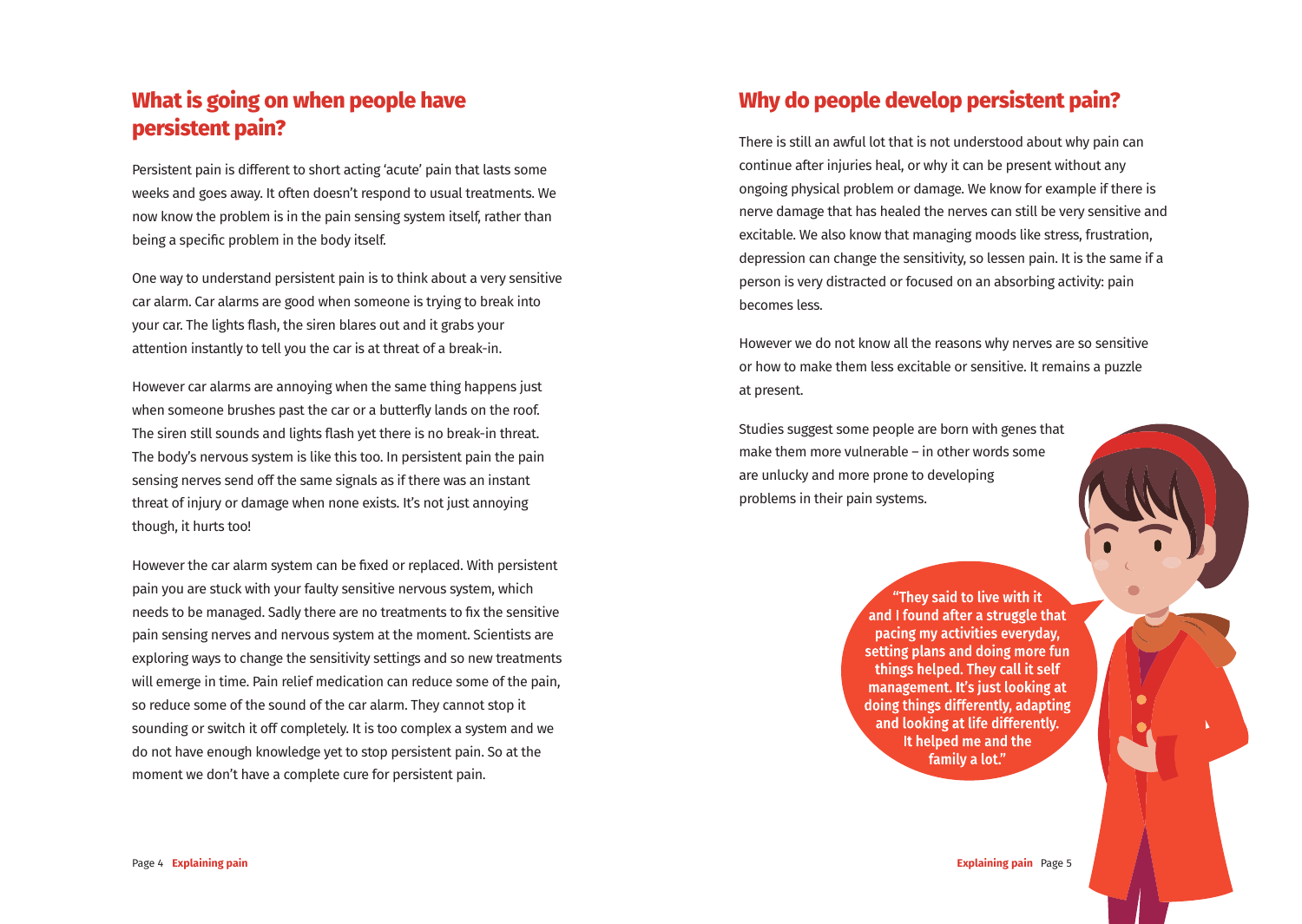## **How does persistent pain make people feel?**

Living with persistent pain can be stressful and can affect people in lots of different ways. Managing at home, work duties and dealing with friends and family can be difficult. People often feel they have no control over the pain and are unable to cope with it.

Experiencing pain can lead to feelings of anxiety or fear about what might be causing the pain and what the future might hold. This is usual for many people, especially where there is no obvious cause. Feeling pain can also make you feel tense, especially if you expect the pain to come back or get worse. You may feel easily angered and hostile towards people that don't understand your situation or how your pain affects you. Some people even feel anger towards the pain itself.

When things aren't going so well, it can lead to troubling thoughts. You may feel hopeless and very down about feeling this pain, which can result in depression.

Time for new<br>sleep skills! The pain itself or worrying about it may cause difficulties with sleeping. Being tired and having a sleepless night can make you feel more upset and bad tempered.

The good news is there are many things you can do to live a full enjoyable life, despite your pain.



Many people with pain have to accept that this is a condition they have to live with long-term. In fact acceptance, and no longer searching for 'the fix or cure', is an important part of controlling your pain. Acceptance helps reduce pain's nasty effects on your life and health.

Everyone creates their own toolbox for managing their own pain. Like a gymnast, cyclist or athlete who hones their skills to get the most from them, you can learn how to make the most of the skills you already have for managing your pain. You may learn new ones to add into the ones you've got. Some people become so good at managing their pain that it fades completely into the background for much of the time.

Everyone is different so the right self-management plan will vary from person to person. This could involve understanding more about the way pain works – for example the fact that fear, uncertainty about causes, past experiences (including traumatic childhood events) tiredness, your genes and many other things ALL effect the way the pain system behaves now.

It could involve learning how to do things differently (acceptance, pacing, positive focusing skills). It is also about learning about helpful treatments and medicines, as well as thinking and reacting differently to the pain and life events in general.



It helps to explore ways to build fitness gently, balance activities with patience and set enjoyable goals or hobbies and plans. Support to build a self management plan may be found in different places from sports centres to local community health group activities. Check with your GP or practice team what support is there in your area. There is more than you think ... and it's fun too!